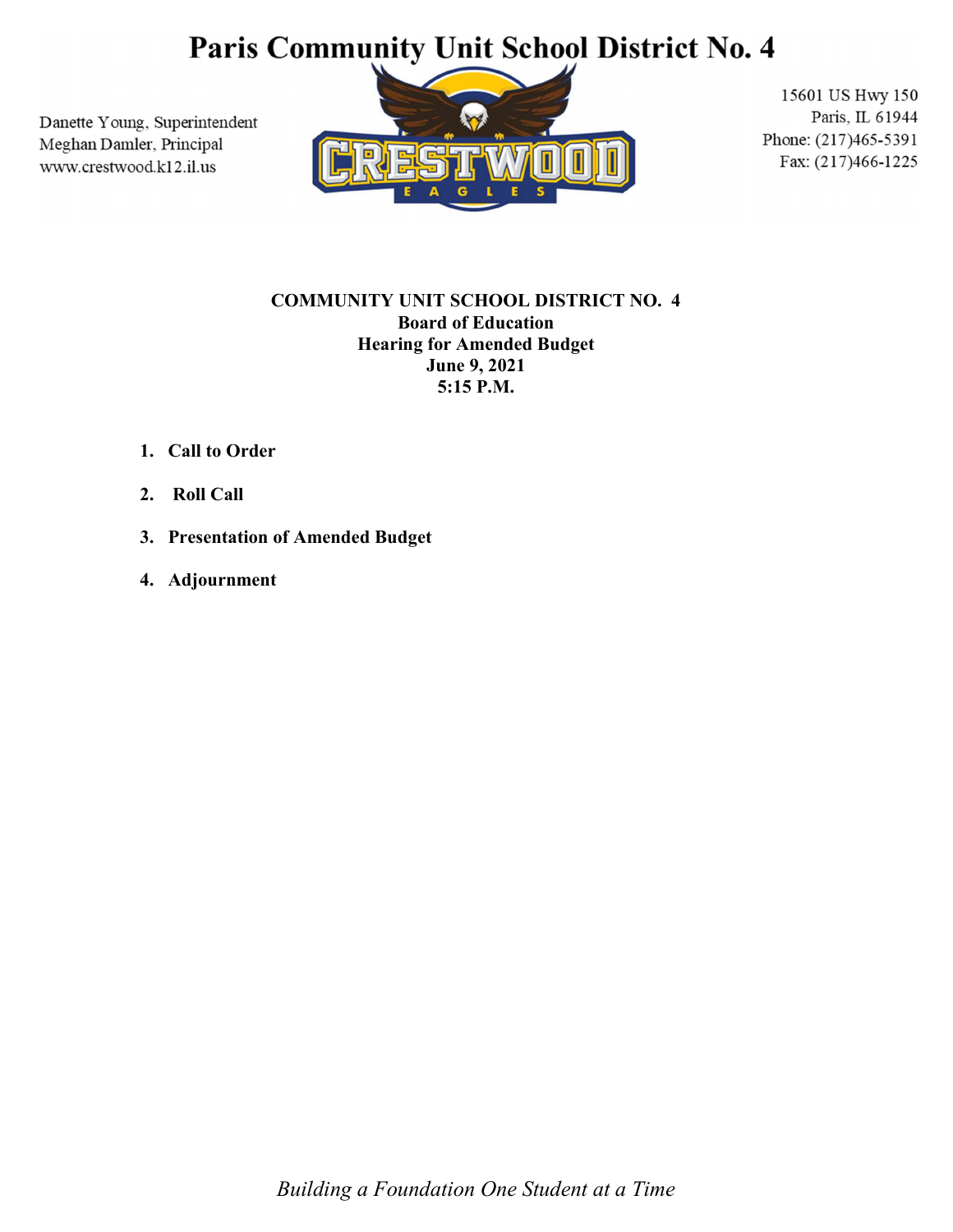# **Paris Community Unit School District No. 4**

Danette Young, Superintendent Meghan Damler, Principal www.crestwood.k12.il.us



15601 US Hwy 150 Paris, IL 61944 Phone: (217)465-5391 Fax: (217)466-1225

## COMMUNITY UNIT SCHOOL DISTRICT NO. 4 Board of Education Regular Meeting June 9, 2021 5:30 P.M.

- 1. Call to Order
- 2. Roll Call
- 3. Approval of Minutes
- 4. Approval of Current Bills
- 5. Financial Reports
- 6. Audience to Visitors
- 7. Old Business
- 8. New Business
	- A. Approve HVAC Bid/Design Process
	- B. Approve Amended Budget
	- C. Approve Student Handbook
	- D. Approve Teacher Handbook
	- E. Approve Substitute Handbook
	- F. Approve Student Activity Handbook
	- G. Approve Coach/Sponsor Handbook
	- H. Approve Non-Certified Handbook
	- I. Approve Pest Management Plan
	- J. Approve Volunteer Handbook
	- K. Approve Risk Management Plan
	- L. Approve Wellness Policy and Triennial Assessment
	- M. Approve PHS Budget
	- N. Authorization to Begin Budget Process
- 9. Administrative Report
	- A. Registration
	- B. Staff Recognition
	- C. Final Wellness Report
	- D. Parent Teacher Advisory Report